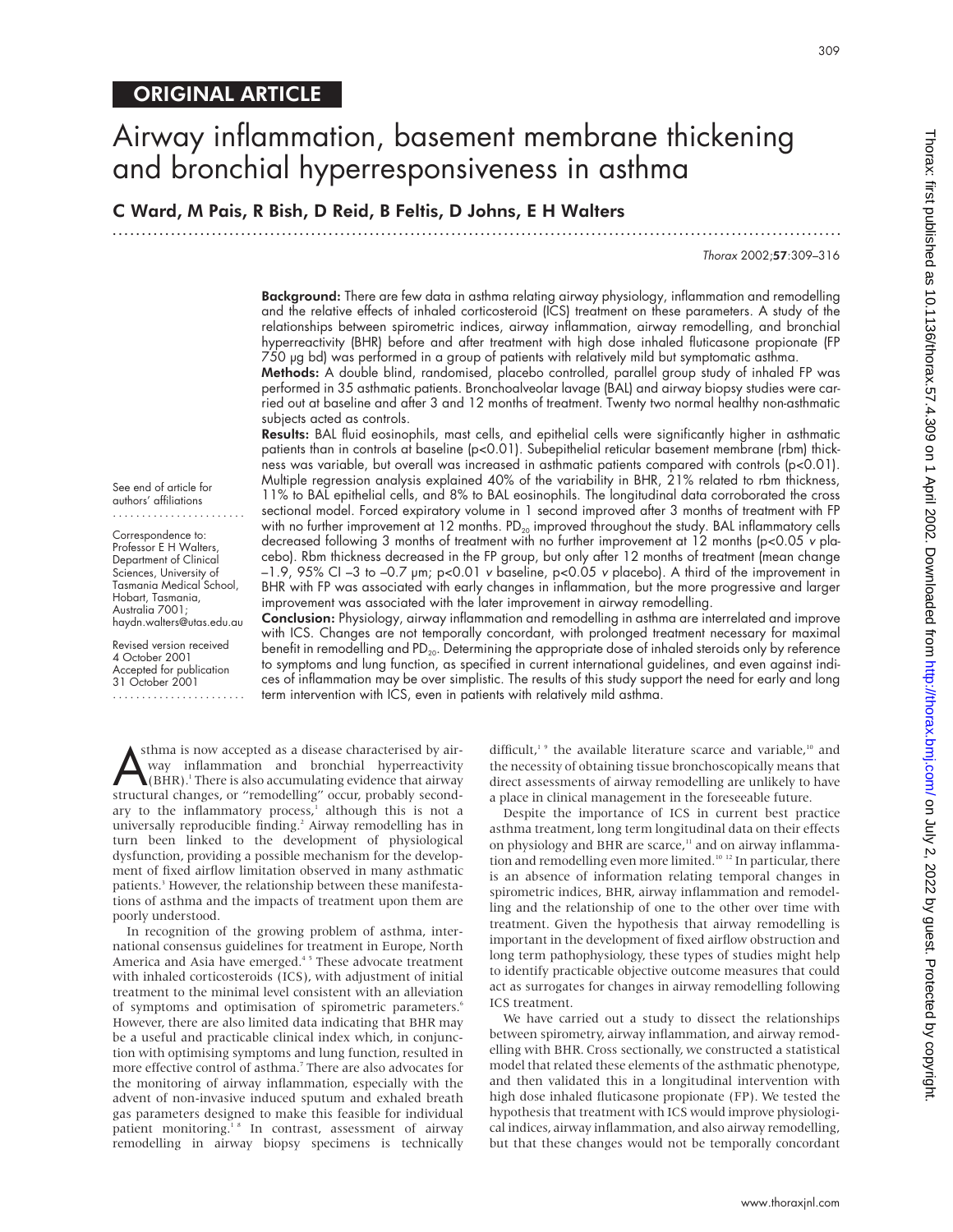and that this would further characterise the interrelationships. This is the first longitudinal study that we are aware of that has related long term parallel changes in spirometry, airway inflammation, and remodelling with BHR at multiple time points. As this was a proof of concept study, we chose a high dose of ICS (750  $\mu$ g FP bd) as an intervention in a deliberate attempt to maximise changes with treatment over 12 months.

# **METHODS**

The study was approved by the Alfred Hospital ethics committee and all subjects gave written informed consent.

## Patient selection

Thirty five mild to moderate yet symptomatic atopic asthmatic patients (24 men) were recruited. All fulfilled ATS criteria for asthma as previously described.<sup>13</sup> Their mean (SD) age was 39 (13) years (range 20–70). None were current smokers, 16 were ex-smokers having given up a median of 16 years (interquartile range 6–22 years) prior to recruitment. There was no evidence of smoking related disease in any participant in the study. All subjects had diagnosed asthma for at least 12 months. Subjects were using only inhaled salbutamol for relief of symptoms and no "preventer" medication. No subjects had received treatment with regular ICS or inhaled long acting  $β$ , agonists for at least 3 months before the study; 34 subjects had not received oral corticosteroid treatment for at least 12 months before the study, one had received a course of oral corticosteroid treatment 3 months before the study.

Twenty two normal healthy volunteers (11 men) were also recruited and underwent one bronchoscopic examination and physiological evaluation. None of the normal individuals had any history of respiratory illness; six were atopic. Their mean (SD) age was 38 (13) years (range 19–61). All were non-smokers, six were ex-smokers having given up a median of 13 years (interquartile range 10–18 years) before recruitment with no evidence of smoking related disease.

#### Study design

Following inclusion in the study there was a 2 week run in period in which the asthmatic subjects were continued on salbutamol alone. Following this baseline spirometric measurement, flow-volume loops and methacholine challenge tests were performed followed by bronchoscopic examination with airway biopsy specimens and bronchoalveolar lavage (BAL). The asthmatic patients were then randomised using computer generated numbers in balanced blocks into a double blind, placebo controlled, parallel group study with the addition of either 750  $\mu$ g FP bd, given via a metered dose inhaler, or a physically identical placebo. Physiological assessments were repeated following 3, 6, and 12 months of treatment and bronchoscopic examination with airway biopsy and BAL was repeated at 3 and 12 months. Treatment was then discontinued and physiological assessments were repeated 1 month later.

All asthmatic and normal pathological end points were read blind to any clinical information, and all at the end of the study. The study was only uncoded after the blinded data was put on to a 'checked and locked' database, administered remotely to the pathology laboratory by one of the authors  $(RB)$ .

## Patient assessments

#### Skin tests

Atopic status was assessed by skin prick testing to a panel of seven common aeroallergens and was defined by a response of >3 mm to one or more.

# Spirometric tests and methacholine challenge

Forced expiratory volume in 1 second (FEV<sub>1</sub>) and BHR to methacholine were measured within 1 week before commencing study medication and again after 3, 6, and 12 months of regular treatment with study medication after a bronchodilator free period of at least 8 hours. A rolling seal spirometer (2130 SensorMedics Corporation, CA, USA) was used for measurement of FEV<sub>1</sub> and flow-volume manoeuvres according to ATS criteria. BHR to methacholine was assessed by a previously described dosimeter technique and expressed as the cumulative dose required to provoke a 20% decrease in FEV.  $(PD_{20})$  using linear interpolation from a dose-response plot.<sup>14</sup>

#### Bronchoscopic examination and airway biopsies

Subjects were premedicated with intravenous 0.4 mg atropine and 5–15 mg midazolam. Nebulised salbutamol (5 mg) was also given 15–30 minutes before bronchoscopic examination in both the asthmatic and normal subjects. 4% lignocaine was applied topically to the nose, pharynx, and larynx and 2% lignocaine below the cords in 2 ml aliquots as required up to a maximum dose of 6 ml. Subjects were monitored using pulse oximetry and administered oxygen during the procedure.

Bronchoalveolar lavage of the right middle lobe was performed with  $3 \times 60$  ml aliquots of phosphate buffered saline and aspirated after minimal dwell time. Six endobronchial biopsy (EBB) specimens were taken from around the segmental subcarinae of the right lower lobe of each patient using alligator forceps (Olympus FB15C). Following macroscopic assessment for quality, these were placed in ice cold acetone-containing protease inhibitors (2 mM phenyl methyl sulphonyl fluoride with 20 mM iodoacetamide). BAL fluid and EBB specimens were immediately taken to the laboratory for further processing.

## Processing of BAL fluid

Unprocessed BAL fluid was maintained at 4°C and the volume measured. Total, differential, and mast cell counts were performed on the unfiltered BAL fluid as previously described.<sup>15</sup>

# Processing of biopsy specimens

Biopsy specimens were embedded into the hydrophilic polymer glycol methacrylate. This embedding method is designed to yield an optimal compromise between morphological and antigenic preservation. Coded blocks were cut on a semi-thin resin microtome (Leica RM 2310, Nussloch, Germany) using glass triangular knives. The  $2 \mu m$  sections were then floated on water and adhered to silanised slides.

#### Biopsy staining

A modified three layered immunoperoxidase staining method was used as previously described<sup>15</sup> and sections were stained with goat anti-type I and III collagen (Southern Biotechnology, Birmingham, Alabama, USA). Positive staining was developed by incubation with DAB chromogen and slides were counterstained with Mayer's haematoxylin. Each staining run included a negative isotype  $I gG<sub>1</sub>$  control slide. Slides were assigned a number from a random code and read blind to time, treatment, and patient group.

#### EBB quantification

Subepithelial reticular basement membrane (rbm) thickening was assessed using sections immunostained for collagen I. This method was prospectively decided upon after a pilot study comparing EBB sections stained with collagen I and collagen III, using immunohistochemistry, as well as sections stained cytochemically with haematoxylin and eosin and toluidine blue. Collagen I consistently gave the sharpest delineation of rbm thickness suitable for subsequent image analysis, as assessed by a panel of three observers (MP, CW, and EHW).

A single experienced observer (MP) made measurements of rbm from the base of the bronchial epithelium to its outer limit. The measurement therefore included the "true"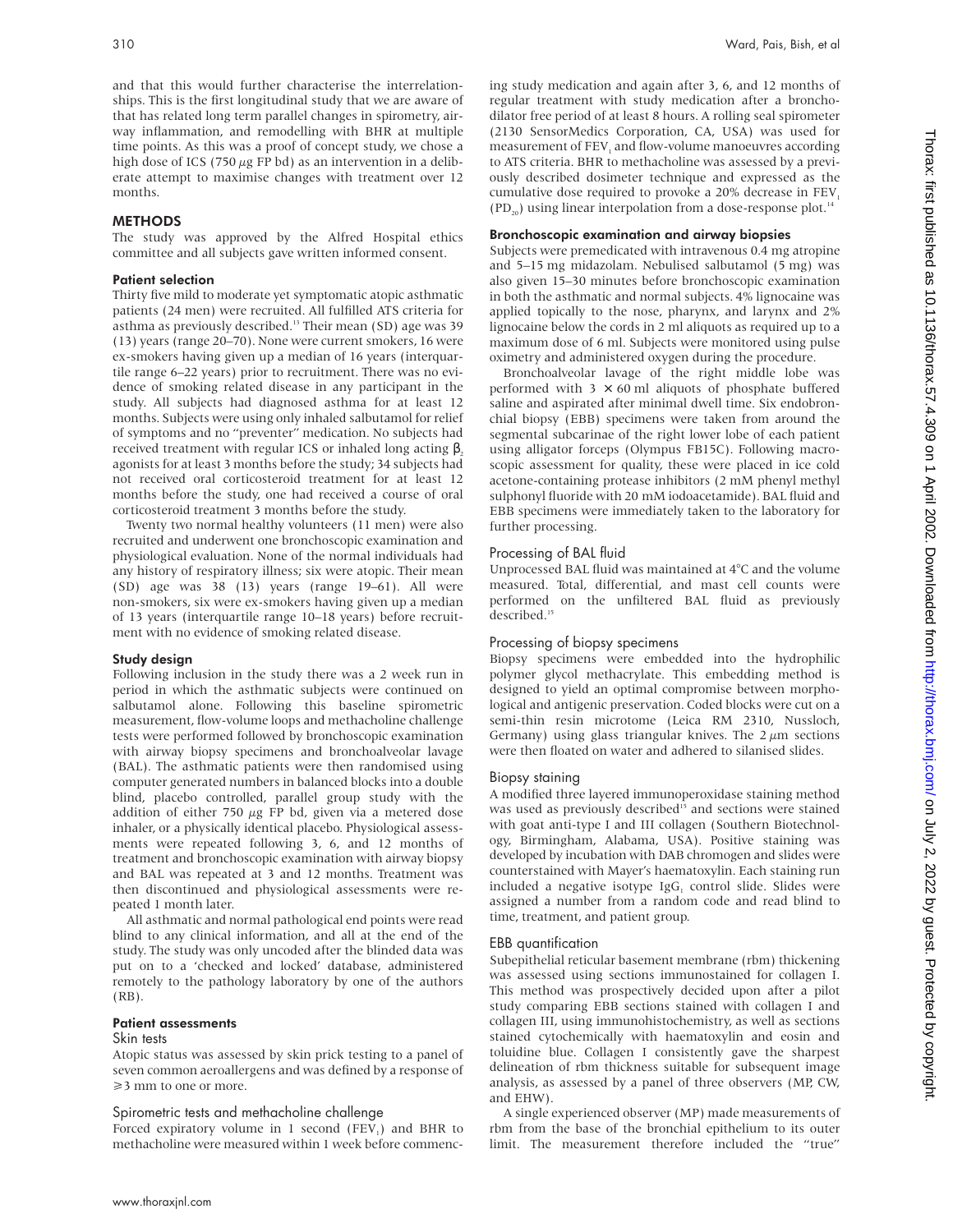

in fig 1. Diffuse collagen staining in the lamina propria for collagen I and collagen III was assessed using the same interactive computerised image analysis system (Image Pro Plus). At least five consecutive non-overlapping fields below the area quantified as rbm were defined by a single experienced observer (CW) to a depth of up to 150  $\mu$ m below the basement membrane, with smooth muscle excluded. For the most part these five regions represented all the available lamina propria, again to avoid subjectivity in sampling. Positive collagen staining was expressed as percentage positive staining of the total area using a preset colour detection threshold to create a mask of the positive staining area. This colour setting was kept on the computer memory and applied to all the specimens quantified so that the same definition of "positive staining" was used throughout the study. The intraobserver coefficient

# Analysis of data

the lamina propria.

of variation for this method was 8%.

BAL cell data were analysed as percentages with absolute counts. Analyses were performed according to the distribution of the data with or without log transformation.  $PD_{20}$  data are presented as geometric means and 95% confidence intervals (CI). Spirometric parameters are presented as least square means with standard errors using the multiparametric generalised linear model for analysis. Where appropriate, nonparametric Mann-Whitney tests were used to assess the differences between the effects of the treatments. 23 asthmatic subjects had complete data for all seven study visits, and these data are presented in summary measurements. Analyses of the treatment effects were also carried out on differences over time using all the available data in a generalised linear model; this allowed subjects with incomplete data to be included in the analyses. There were no differences in the results when these two approaches were used. Asthmatic subjects who became non-responsive to the maximum dose of methacholine used for BHR determination (6.4 mg) following treatment were all assigned an arbitrary value of 12.8 mg for ana-

Univariate Pearson correlations were calculated for log transformed data. A stepwise multiple regression procedure was then used to construct a model for BHR using variables indicated by the univariate analysis. This resulted in the determination of partial  $R^2$  values for significant variables.  $R^2$ values are also sometimes referred to as "coefficients of determination" and are dimensionless measures ranging from 0 to 1. A model *R*<sup>2</sup> value of 0.4 would indicate that 40% of the variability in the outcome variable could be explained by the variables included in the model. The model was built up by sequential addition of variables such that the partial  $R<sup>2</sup>$  value for epithelial cells and eosinophils was gained by adding these terms into a model already containing rbm thickening and epithelial cell variables. The model was validated with a backward elimination procedure and non-significant terms were removed. GLM and multiple regressions were made using SAS statistical software; Minitab for Windows was used elsewhere.

# Withdrawals, clinical efficacy and safety

Five patients withdrew from the study because of worsening asthma symptoms coupled with lack of efficacy of the study medication, all from the placebo group (p=0.02, Fisher's exact test). One patient on FP treatment withdrew because of throat irritation; there were no other adverse events attributable to FP treatment.

# Baseline data

# Physiology

At baseline the subjects assigned to the two groups were comparable for age, sex, and height. Baseline FEV, was  $96$  (27)% predicted and 94 (21)% predicted in the FP and placebo groups, respectively ( $p=0.9$ ), and MMEF<sub>25-75</sub> iin the two groups was 60 (39)% predicted and 55 (25)% predicted  $(p=0.7)$ . Levels of BHR in the two groups were similar with geometric mean PD<sub>20</sub> values of 71 (95% CI 23 to 221)  $\mu$ g in the FP group and 32 (95% CI 9–112)  $\mu$ g in the placebo group.

# Airway inflammation

Baseline BAL fluid data are summarised in table 1. A typical asthmatic BAL fluid inflammatory cell profile was seen with an increased % median (range) of eosinophils (1.8 (0–23) *v* 0.6 (0–6.4), (p<0.01)), mast cells (0.1 (0–0.58) *v* 0.02 (0–0.12), (p<0.0001)), and epithelial cells (2.6 (0.3–17.6) *v* 1.4  $(0-10.4)$ ,  $(p<0.01)$ ) compared with the controls.

Table 1 Baseline median (range) BAL fluid total cell count (TCC) and differential counts for asthmatic and normal subjects

|                 | TCC $(x10^3$ /ml)                            | AM $(%)$                     | Lym $(\%)$                       | <b>PMN (%)</b>                | Eos $(\%)$                      | Epi $(%)$                           | Mast $(%)$                                 |
|-----------------|----------------------------------------------|------------------------------|----------------------------------|-------------------------------|---------------------------------|-------------------------------------|--------------------------------------------|
| Asthma $(n=35)$ | Controls (n=22) 150 (70-270)<br>120 (50-320) | 76.9 (54–94)<br>68.4 (55-80) | $15.6(5 - 42)$<br>$18.4(5 - 41)$ | $2.0$ (0-12)<br>$2.010.4 - 5$ | $0.6$ (0–6.4)<br>$1.8$ (0-23)** | $1.4(0-10.4)$<br>$2.6$ (0.3-17.6)** | $0.02$ (0-0.12)<br>0.10<br>$[0 - 0.58]$ ** |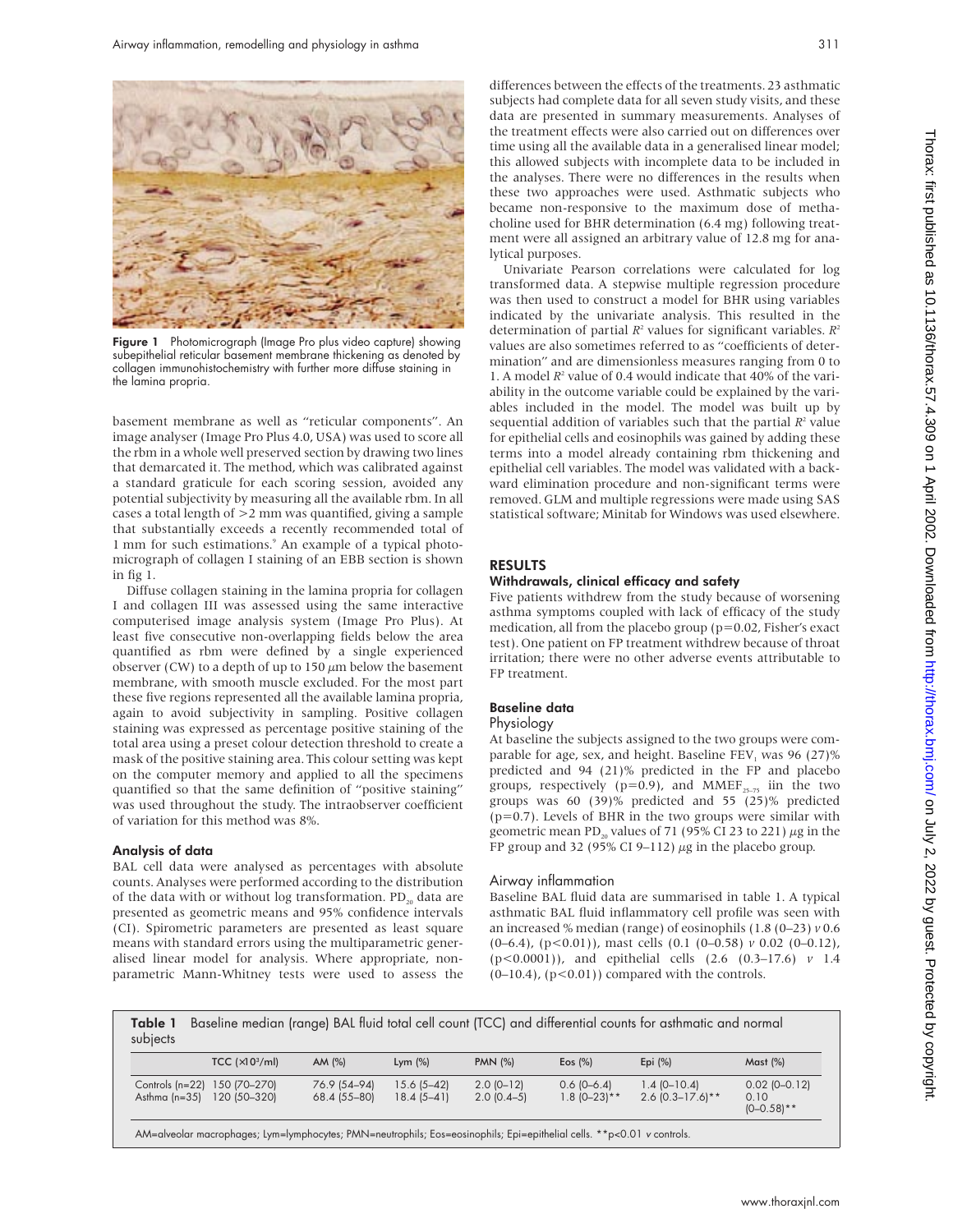

Figure 2 Comparison of reticular basement membrane (rbm) thickening in asthmatic and normal subjects (medians represented by horizontal lines).

Subepithelial reticular basement membrane (rbm) thickening

As expected, rbm thickness was variable in the biopsy specimens assessed. Nevertheless, there was a significant overall increase in mean (SD) rbm thickness in asthmatic patients compared with controls: 9.1 (2.2)  $\mu$ m *v* 7.7 (1.2)  $\mu$ m (95% CI for difference 2.3 to 0.5  $\mu$ m, p<0.01, fig 2)

#### Longitudinal data

#### Physiology

There was a small but significant improvement in  $FEV<sub>1</sub>$ following 3 months of treatment with FP from 3.44 (0.14) l to 3.60 (0.12) l (p<0.01, p<0.05 *v* placebo group, 95% CI for change 0.03 to 0.57) with no further improvement at 6 or 12 months. Placebo had no effect. There was also a significant improvement in  $MMEF_{25-75}$  following 3 months of treatment with FP from 3.20 (0.25) l/min to 3.55 (0.20) l/min (p<0.01, p<0.05 *v* placebo group, 95% CI for change 0.04 to 0.90), with no further significant change at 12 months. Placebo had no effect (fig 3).

There was a large and significant change in  $PD_{20}$  from the baseline value to 302 (95% CI 86 to 1070)  $\mu$ g following 3 months of treatment with FP ( $p < 0.001$ ). Unlike airflow values,  $PD_{20}$  continued to improve, increasing to 726 (95% CI 606 to 1307) µg at 6 months and 5370 (95% CI 1011 to  $>6400$ )  $\mu$ g at 12 months (p<0.0001  $\nu$  baseline). Following cessation of FP treatment  $PD_{20}$  deteriorated significantly at 1 month follow up to 490 (95% CI 152 to 1560) µg (p<0.01 *v* 12 month value; fig 4). There were no changes from baseline in the placebo group at 3 months (42 (95% CI 12 to 141)  $\mu$ g) or at 12 months (43 (95% CI 10 to 189)  $\mu$ g). The difference between FP and placebo treatments was significant throughout all comparisons (p<0.001)—for example, the 95% confidence intervals for change (expressed as dimensionless ratios due to the logarithmic analyses) between the two groups at 3 months were 3–6 fold (p<0.001) and at 12 months were 22–633 fold (p<0.000, fig 4).

## Airway inflammation

There were no changes in BAL inflammatory cell counts following placebo treatment but there were significant reductions in BAL eosinophils, mast cells, and epithelial cells following 3 months of treatment with FP ( $p$ <0.05) which essentially normalised the BAL cell profile. There were no further changes following 12 months of treatment (fig 5).

#### Subepithelial reticular basement membrane (rbm) thickening

There was no difference in rbm thickness following 3 months of treatment with FP but at 12 months there was a significant decrease in rbm thickness from 10.1 (2)  $\mu$ m to 8.2 (2)  $\mu$ m





Figure 3 Effect of treatment for 3, 6 and 12 months with FP (closed circles) and placebo (PL) (open circles) on (A)  $FEV<sub>1</sub>$  and (B)  $MMEF<sub>25–75</sub>$ . Least squared mean (SE) values are displayed and the data are normalised so that the baseline data represent 100%.



Figure 4 Effect of 3, 6, and 12 months of treatment with FP (closed circles) and placebo (PL) (open circles) on  $log_{10}$  PD<sub>20</sub> FEV<sub>1</sub> to methacholine (geometric mean (SE) values).

(p<0.01, 12 months FP *v* baseline; p<0.05 12 months FP *v* 3 months; fig 6). There was no significant difference in rbm thickness following treatment with placebo at any time (fig 6).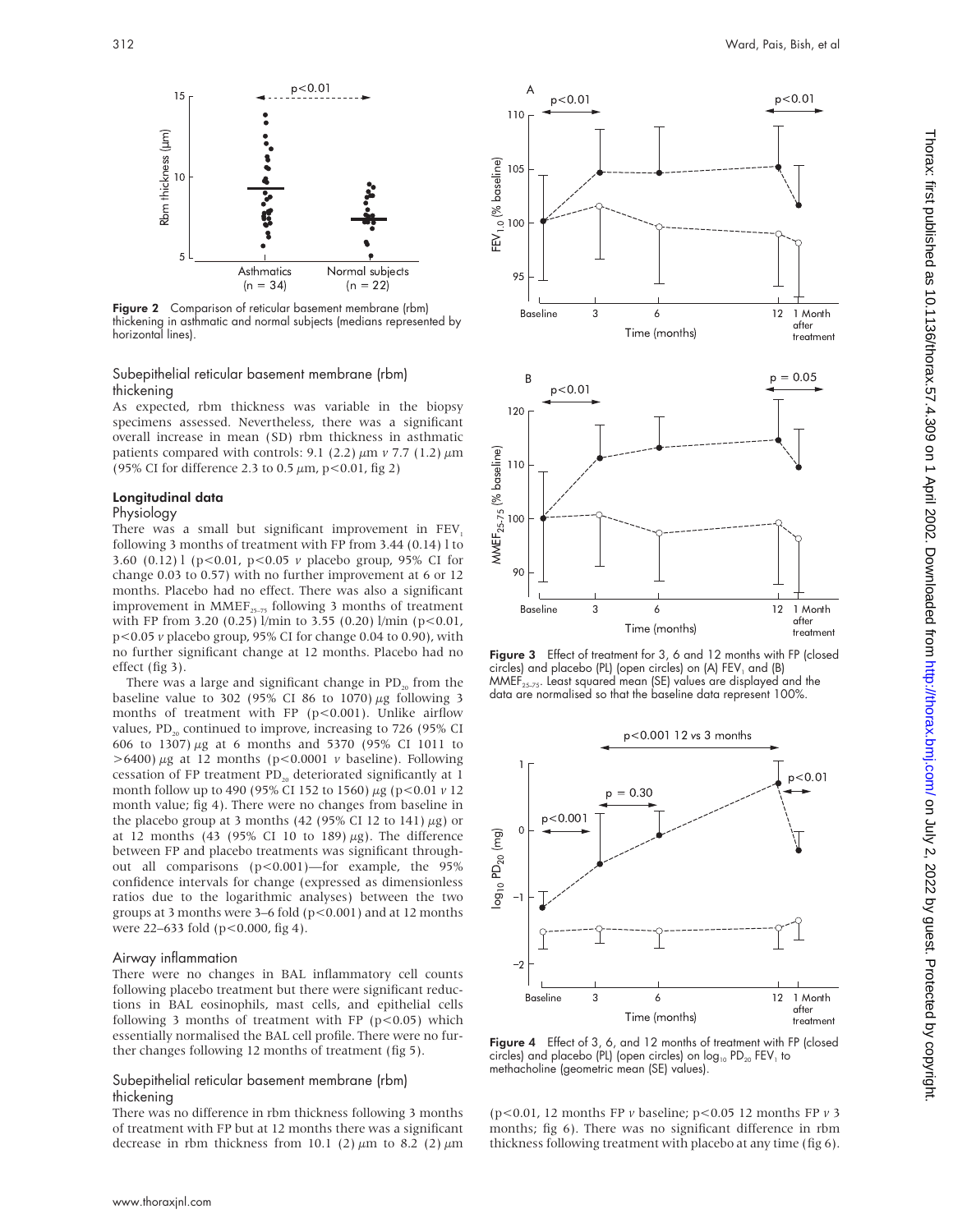

Figure 5 Comparison of changes in % BAL eosinophils for FP (closed circles) and placebo (PL) (open circles). \*\*p<0.01 <sup>v</sup> baseline; p<0.05 <sup>v</sup> placebo.



Figure 6 Comparison of changes in rbm thickness for FP (closed circles) and placebo (PL) (open circles). \*\*p<0.01 12 months FP <sup>v</sup> baseline; p<0.05 <sup>v</sup> placebo.

The difference between FP and placebo data was significant (95% CI for difference  $-4.4$  to 0.2  $\mu$ m, p<0.05).

# Diffuse collagen staining in the lamina propria

Data for diffuse collagen staining for subtypes I and III are summarised in table 2. There were no effects of treatment with either FP or placebo and no difference was observed from control data at baseline.

# Cross sectional relationships between inflammatory cell physiology and rbm thickening

# Univariate analyses

A limited series of correlation analyses were performed to explore potential relationships between inflammation, rbm thickening, and physiology. No correlations or trends were observed between spirometric indices and inflammatory cell counts or rbm thickening, but there were significant correlations between  $log_{10}$  baseline BAL eosinophils and mast



Figure 7 Correlation between  $log_{10}$  % BAL mast cells and  $log_{10}$  rbm thickness at baseline.



Figure 8 Correlation between  $log_{10}$  rbm thickness and  $log_{10}$  $PD_{20}FEV_1$  to methacholine (mg) at baseline.

cells and  $log_{10}PD_{20}$  (BHR) ( $r=-0.34$ ,  $p=0.05$  and  $r=-0.37$ , p=0.03, respectively). There was a significant correlation between  $\log_{10}$  mast cells and  $\log_{10}$  rbm thickness ( $r=0.48$ ,  $p=0.006$ , fig 7) and between BHR and  $log_{10}$  rbm thickness (*r*=–0.46, p<0.01, fig 8).

# Multiple regression analyses

Based on the results of the univariate analysis, mast cells and eosinophils were used in a model as possible predictors of rbm thickness. The only significant predictor for rbm thickness was mast cells, with  $R^2=0.23$  (p=0.008). For BHR, baseline spirometric values,  $log_{10}$  eosinophils, mast and epithelial cells were considered as potential predictors. In addition,  $\log_{10}$  rbm

Table 2 Mean (SE) percentage collagen staining by area in the lamina propria of biopsy specimens from asthmatic and normal subjects with follow up data in the asthmatics following 3 and 12 months of treatment with inhaled fluticasone propionate (FP) or placebo (PL)

|              | Controls | Asthma   | $PL + 3$ months | $FP + 3$ months | $PL + 12$ months | $FP + 12$ months |
|--------------|----------|----------|-----------------|-----------------|------------------|------------------|
|              | $(n=22)$ | $(n=34)$ | $(n=15)$        | $(n=15)$        | $(n=10)$         | $(n=15)$         |
| Collagen I   | 53(4)    | 56 (4)   | 56(4)           | 56 (4)          | 48 (4)           | 57(4)            |
| Collagen III | 58 (4)   | 54 (3)   | 60(3)           | 57(3)           | 51(4)            | 59 (4)           |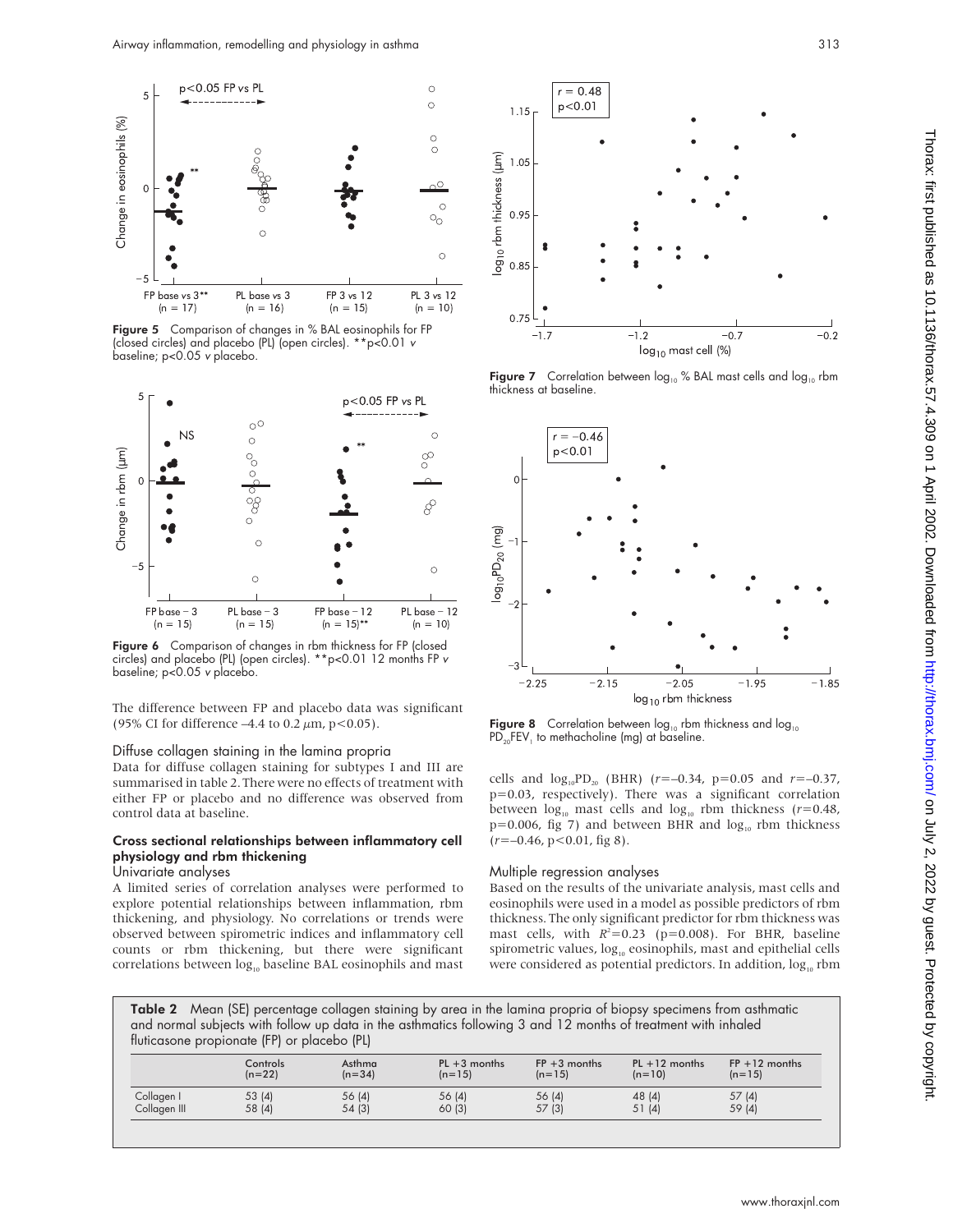|                                | Regression   |                    |               | Model $R^2$ |
|--------------------------------|--------------|--------------------|---------------|-------------|
| Model variable                 | coefficients | 95% CI             | Partial $R^2$ |             |
| $log_{10}$ rbm thickness       | $-2.53$      | $-5.09$ to 0.03    | 0.21          | 0.21        |
| $log_{10}$ epithelial cell %   | $-0.73$      | $-1.31$ to $-0.15$ | 011           | 0.32        |
| log <sup>10</sup> eosinophil % | $-0.59$      | $-1.23$ to 0.05    | 0.08          | 0.40        |

thickness was included to dissect the relative contributions of airway remodelling and inflammation towards the predictive model. The inclusion of baseline spirometric parameters had a partial  $R^2$  of 0.0006 (p=0.7) while  $\log_{10}$  mast cells had a partial  $R<sup>2</sup>$  of 0.009 (p=0.55); these terms were therefore removed from the model. In contrast,  $log_{10}$  rbm thickening had a partial  $R^2$  of 0.21 (p=0.009),  $log_{10}$  epithelial cells had an  $R^2$  of 0.11 (p=0.04), and  $\log_{10}$  eosinophils had an  $R^2$  of 0.08 (p=0.046). The overall  $R^2$  of the model was 0.40, indicating that 40% of the variability in BHR cross sectionally at baseline could be explained by rbm thickness (21%), epithelial cell numbers (11%), and eosinophil numbers (8%).

A breakdown of the multiple regression analysis for BHR to methacholine is given in table 3.

## Relationships between inflammation, remodelling, and BHR with time

The improvement in BHR with FP at 3 months represented a change in  $PD_{20}$  of 2.1 doubling doses and occurred over the same time as normalisation of airway inflammation. The total change in PD<sub>20</sub> following 12 months of treatment was 6.2 doubling doses, with the change between 3 and 12 months representing 4.1 doubling doses. This greater secondary improvement in BHR was associated with a significant decrease in rbm thickness. Of the total change in rbm thickness over 12 months  $(-1.9 \mu m)$ , approximately 90% occurred in the 3–12 month treatment period. Thus, one third of the total improvement in BHR was associated with early changes in airway inflammation but the remainder was associated with the more refractory improvement in airway remodelling.

# **DISCUSSION**

We have explored the relationship between airflow, BHR, airway inflammation, and airway remodelling in asthma and were able to construct a model from our cross sectional data which indicated that, while airway inflammation was an important component for BHR, remodelling represented a stronger predictor. With this model, 40% of the variability in BHR could be explained by multiple regression containing remodelling and inflammatory components (rbm thickness 20%, epithelial cells 11%, eosinophils 8%). A long term prospective intervention study was then used to evaluate the effect of high dose ICS treatment at multiple time points to validate this model. The results of this intervention limb corroborated our cross sectional analysis, indicating that approximately one third of the improvement was associated with improvement in airway inflammation and two thirds were associated temporally with changes in airway remodelling. These data are novel and, as far as we are aware, are the first to dissect the relative contribution of airway inflammation and remodelling to BHR and to elucidate their relative temporal improvements with ICS.

Our study advances the rather sparse body of knowledge available about airway remodelling and its relationship with other elements of the asthmatic phenotype at a number of levels. A review of the available literature indicates that there is considerable divergence, with different methods being used

to measure rbm thickening and >100% variation across studies for published measurements in normal and asthmatic subjects (ranging in asthmatic patients from 7.4 (2.5)  $\mu$ m to 23.1 (3.4)  $\mu$ m<sup>2 16–18</sup>). In spite of the between study variability of absolute measurements, a relatively thickened rbm has been found consistently in asthmatic endobronchial biopsy specimens.<sup>2</sup> <sup>16-19</sup> However, a recent study by Chu *et al*<sup>2</sup>concluded that rbm thickening is not a clearcut finding in asthma and does not differentiate between asthmatics of varying severity. The authors discussed the limitations of defining asthma severity on the basis of different levels of corticosteroid treatment, pointing out that the effect of treatment probably introduces ambiguity into the interpretation of such asthma investigations.

As well as uncertainty about the strength of rbm thickening in defining asthma severity, the literature on the effect of ICS in airway remodelling is confused and contradictory. The evidence that exists comes mainly from small studies with unconvincing data.<sup>19-21</sup> Indeed, the available literature on airway remodelling was recently described by Fish and Peters<sup>10</sup> as "largely speculative and perhaps too tautologic", and there have been recent calls for more studies relating indices of asthma activity with indices of remodelling.<sup>1 10 12</sup> We provide fresh data indicating potential links between pathological and physiological abnormalities and their relative responses to "disease modifying" treatment. We found that, relative to normal controls, rbm thickening was present even in mild asthmatics who were receiving as needed  $β$ , agonist medication only. However, the difference is subtle and variable. As in the study by Chu *et al*, <sup>2</sup> our data indicated a considerable overlap between asthmatic and normal subjects and support the view that this aspect of airway remodelling does not necessarily discriminate individual asthmatic patients from normal subjects in the dichotomous manner implied by some studies.<sup>19</sup> However, it is generally present in asthmatic patients as a group, does seem to be related to physiological change, and can be positively affected by ICS, although this needs to be for a longer term than is needed to treat the acute manifestations of asthmatic airway inflammation.

Our finding of a decrease in rbm thickness following 12 months of treatment with FP supports a limited number of intervention studies that have shown such an effect of ICS,<sup>16 23-25</sup> in addition to their somewhat better documented ability to reduce airway inflammation following much shorter treatment periods.<sup>7 16 26</sup> However, our finding that the change was not observed following 3 months of treatment with FP even at high doses was also important, and it is interesting that the latest available study of the effect of treatment with FP at a dose of 1000  $\mu$ g/day for 2 months was negative.<sup>27</sup> The slow onset of change in rbm thickness that we observed may be a possible reason why this and other previous studies with different doses and treatment durations might not have observed an effect of ICS.20 21 28 Our data also indicated that studying patients on different background baseline levels of ICS might indeed significantly distort any relationship between disease activity and airway remodelling in cross sectional designs, as suggested by Chu *et al*. 2

We prospectively analysed airway inflammation from BAL differential cell counts. The decision to use BAL cell data was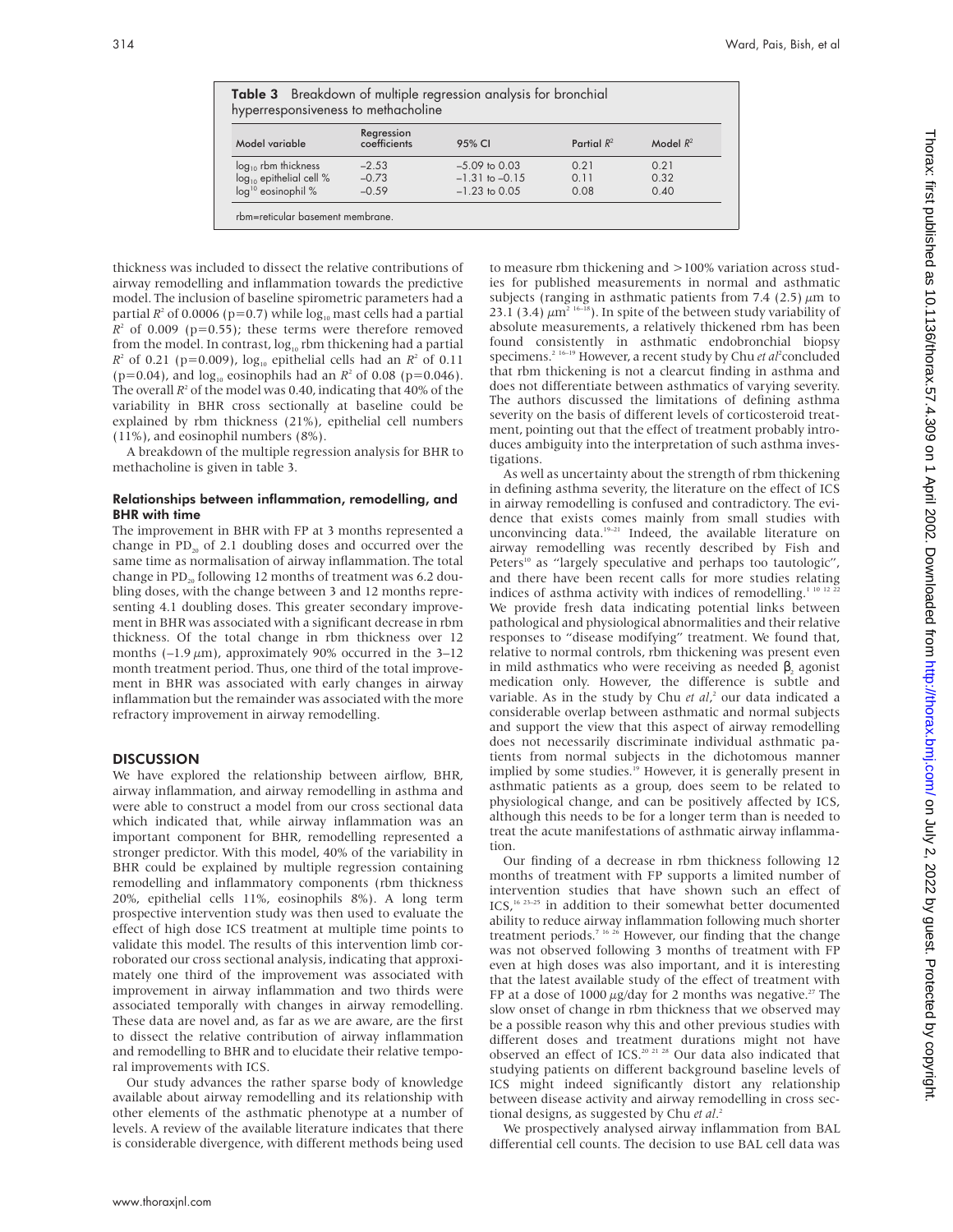based on extensive work evaluating therapeutic interventions that showed that BAL fluid and biopsy specimens gave complementary and concordant information on airway inflammation, although in general BAL gave more robust and consistent signals.15 29 Our study gives new evidence to support the paradigm that airway inflammation, particularly mast cells, might be associated with the development of airway remodelling.<sup>30</sup> We found that mast cells were not a significant predictive term in the multiple regression model for BHR but that, in contrast, in the multiple regression for remodelling 23% of the variability of rbm thickness could be explained by variation in the percentage of mast cells in the BAL fluid. We consider that the reduction in rbm thickness seen only in the 12 month biopsy sample, the correlation between mast cells and rbm thickness, and the finding that inflammation has been cleared by 3 months of treatment with FP suggest that airway remodelling may represent a consequence of airway inflammation.

Mast cells, in particular, have long been considered as potentially important in airway remodelling in asthma. They are present in other fibrotic pathologies and are equipped with an array of preformed and newly generated inflammatory mediators including histamine, neutral proteases, tryptase, heparin sulphate, prostaglandins, cysteinyl leukotrienes, as well as a range of cytokines, growth factors and chemokines.<sup>30</sup> Despite the potential key importance of mast cells, knowledge of their role in airway diseases is limited and a recent editorial indicated that this was a key area for further research.30 Our findings are, to our knowledge, the first to include a prospective longitudinal component, but are supported by limited cross sectional data studying airway inflammation and the genesis of airway remodelling. $31$  In addition, a descriptive longitudinal study by Laprise *et al* has suggested that airway inflammation precedes rbm thickening, even in newly diagnosed asthma.<sup>32</sup>

The potential mechanism by which rbm thickening contributes to any functionally important changes has been brought into question,<sup>2 17</sup> and it has been suggested that it does not relate to other "remodelling" changes which may be functionally more important but may simply be an unrelated epi-phenomenon. It is reasonable to consider this, and also to recognise that correlation does not imply causation. However, in a recent study by James *et al* rbm thickening was statistically related to several other parameters of remodelling.<sup>33</sup> This study was performed on whole resected lung specimens with which this group has provided important pathophysiological asthma data.33–35 Rbm thickening has the considerable advantage of being an index that can be measured on airway biopsy specimens and can be followed sequentially in longitudinal studies.

Few studies have investigated diffuse collagen deposition in the lamina propria of asthmatic biopsy specimens and no published longitudinal studies have been found on the effect of ICS treatment. The lack of difference in diffuse interstitial collagen deposition between asthmatic and normal subjects was surprising, as this was in contrast to a previous smaller cross sectional study from this laboratory<sup>17</sup> but agreed with the more recent work by Chu *et al*. <sup>2</sup> In our 12 month longitudinal study we did not detect any effect of treatment with ICS. It would seem reasonable to conclude, even from the limited accumulated experience, that frank alteration of diffuse collagen deposition in the lamina propria is not a universal or necessary finding in asthma.

Current guidelines advocate the titration of ICS dosages against symptoms and spirometric data, with the requirement that they be minimised to a level consistent with stabilising the conventional clinical end points.<sup>6</sup> We found that 3 months of treatment with FP resulted in maximal improvements in spirometric parameters and airway inflammation. There was good symptomatic control with FP over the period of the study, perhaps not surprisingly given the large dose used. Even so, in terms of current management guidelines this would have meant that treatment would have been stepped down at that point, before the maximal benefit in BHR or significant change in airway remodelling had been realised. There is active debate about the possible role of objective non-invasive tests of airway inflammation in asthma management,<sup>36 37</sup> so much effort has been put into induced sputum studies and exhaled breath measurements of inflammatory products.<sup>36–39</sup> It is therefore of some interest that our data indicated that the inclusion of information on the response of airway inflammation in the management paradigm would not, in fact, have altered the decision to reduce treatment at 3 months. We are not suggesting that the high dose of ICS used in our study is clinically appropriate in patients with mild asthma as all the changes we observed may well have been achieved with a much lower dose. However, we wish to highlight the fact that current guidelines for the management of asthma are not entirely satisfactory and do not indicate the length of time ICS should be administered for optimal effect.

In contrast to spirometric parameters and airway inflammation, BHR continued to improve over the same time period as changes in airway remodelling, with improvements in both rbm thickness and  $PD_{20}$  occurring with 12 months of treatment. We therefore feel that our findings are important, supporting the view that BHR is a composite reflection of airway inflammation and remodelling in asthmatic patients.<sup>1</sup> The lack of specificity for any one part of the pathophysiology of asthma may actually represent a strength of the BHR measurement, since it would seem prudent to target treatment strategies towards both inflammation and remodelling. Optimising improvement in BHR would seem to be potentially practicable, with internationally standardised methodologies available.<sup>40</sup>

In summary, we have constructed a model which indicated that, while airway inflammation and remodelling were important predictors for BHR in asthmatic patients, rbm thickening represented the strongest single predictor. These cross sectional data were corroborated in a long term prospective intervention study which confirmed associations between airway remodelling, inflammation, and BHR. Our data support the need for early and long term intervention with ICS even in relatively mild asthmatics, and the need to assess further the potential merit of longitudinal BHR testing in patient management, since this may reflect both airway inflammation and remodelling.

## ACKNOWLEDGEMENTS

The authors acknowledge the commitment of the patient volunteers, Michael Bailey for statistical analysis, the technical assistance of Ms Sally Gollant (patient recruitment), Drs Xun Li and Frank Thien (bronchoscopies), Ms Tiffany Bamford (bronchoscopic sample reception), and Associate Professor John Wilson for contributing to protocol development.

## .....................

## Authors' affiliations

M Pais, R Bish, D Reid, B Feltis, Department of Respiratory Medicine, The Alfred Hospital and Monash University, Melbourne, Australia D Johns, E H Walters, Discipline of Medicine, University of Tasmania Medical School, Hobart, Tasmania, Australia

C Ward, William Leech Centre, Freeman Road Hospital, University of Newcastle upon Tyne, UK

Supported by NHMRC Australia, The Alfred Foundation and Glaxo-Wellcome Australia.

Chris Ward is a European Respiratory Society Long Term Research Fellow.

#### REFERENCES

1 Bousquet J, Jeffery PK, Busse WW, et al. Asthma. From bronchoconstriction to airways inflammation and remodeling. Am J Respir Crit Care Med 2000;161:1720–45.